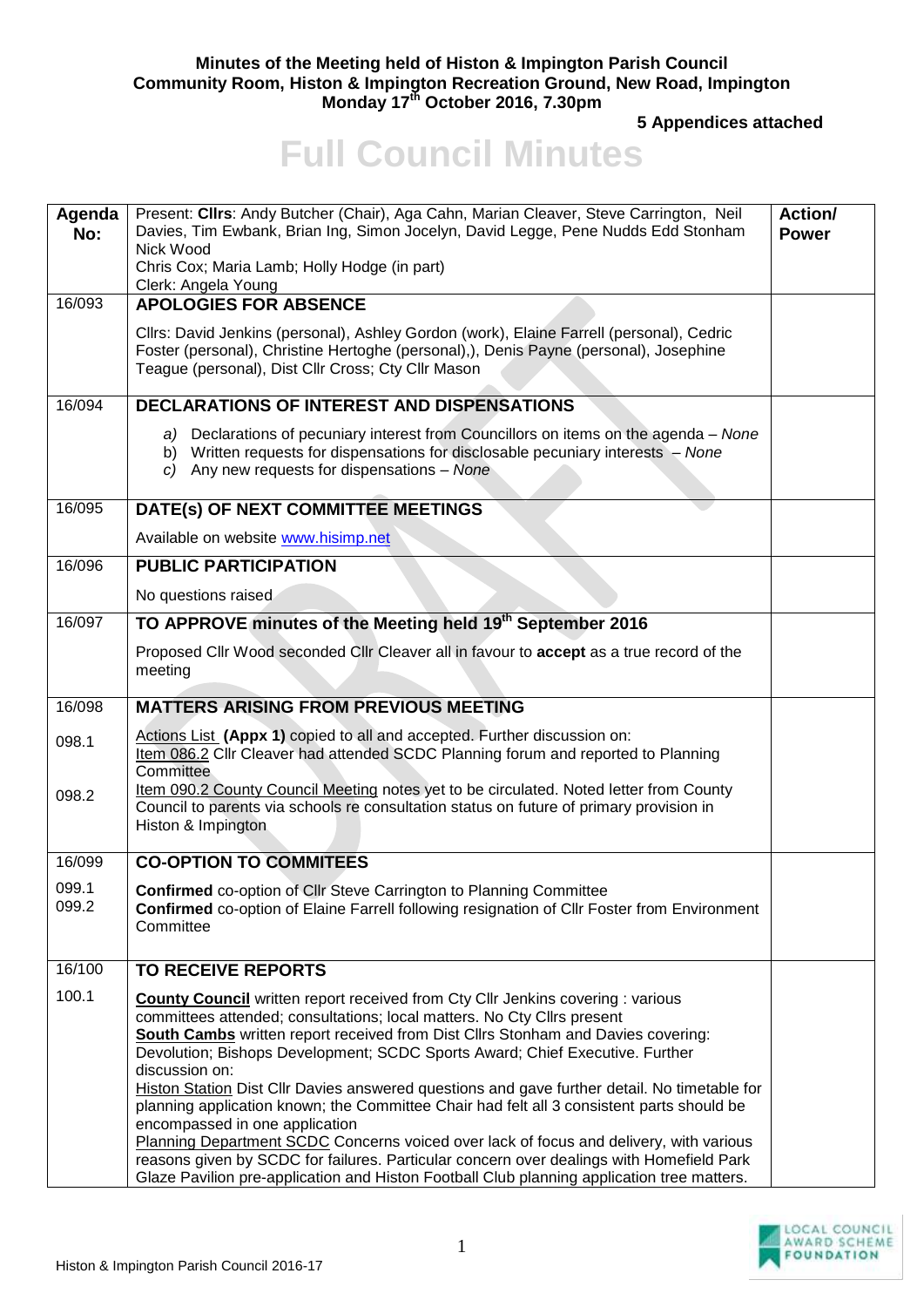| 100.2           | Dist Cllrs undertook to take up matter at SCDC liaising with Tree Warden and Parish<br>Council Planning Committee. Cllr Cleaver reported SCDC Planning Forum indicated that<br>from 2017 Parish Councils should be able to attend pre-application meetings<br>Clerk's Report (Pg 1 - 2) (Appx 2) accepted. Additional discussion on:<br>"Bramley has Talent" Cllr Nudds had attended a Talent Evening on behalf of the Parish<br>Council and reported on the excellent facility on Chivers Way with 72 residents. The Care<br>Home Manager had indicated a feeling of isolation within the community and had been<br>provided with copies of the newsletter and Neighbourhood Plan questionnaires. Cllr Nudds<br>had suggested events and facilities the Event Manager may wish to consider. Newsletter<br>article expected on Talent Evening success<br>Remembrance Day Council noted annual agreement to purchase poppy wreath and Chair<br>to lay on Remembrance Day. RESOLVED that "In accordance with its powers under<br>sections 137 and 139 of the Local Government Act 1972, the Council should incur the<br>following expenditure which, in the opinion of the Council, is in the interests of the area or<br>its inhabitants and will benefit them in a manner commensurate with the expenditure:-<br>"to donate £100 to Royal British Legion, including price of wreath"<br>Devolution Meeting Cllrs Payne and Ing attended 22 September. No formal notes from<br>attendees but Kirsten Donaldson at SCDC had provided notes on the event. Cllr Ing<br>confirmed there was to be no Parish Council representative on the combined authority<br>ACRE AGM 27 <sup>th</sup> September Cllr Ing attended and had circulated notes | <b>Dist</b><br><b>Clirs/Tree</b><br>Warden<br><b>LGA 1972</b><br>s137 |
|-----------------|-------------------------------------------------------------------------------------------------------------------------------------------------------------------------------------------------------------------------------------------------------------------------------------------------------------------------------------------------------------------------------------------------------------------------------------------------------------------------------------------------------------------------------------------------------------------------------------------------------------------------------------------------------------------------------------------------------------------------------------------------------------------------------------------------------------------------------------------------------------------------------------------------------------------------------------------------------------------------------------------------------------------------------------------------------------------------------------------------------------------------------------------------------------------------------------------------------------------------------------------------------------------------------------------------------------------------------------------------------------------------------------------------------------------------------------------------------------------------------------------------------------------------------------------------------------------------------------------------------------------------------------------------------------------------------------------------------------------------------------------|-----------------------------------------------------------------------|
| 100.3<br>100.4  | Chairman's Report (Appx 3) accepted<br><b>Other Committee Chairs reports/Items for Decision</b><br><b>Employment Committee next meeting 11 November 2016</b>                                                                                                                                                                                                                                                                                                                                                                                                                                                                                                                                                                                                                                                                                                                                                                                                                                                                                                                                                                                                                                                                                                                                                                                                                                                                                                                                                                                                                                                                                                                                                                              |                                                                       |
| 100.5           | Environment Committee next meeting due 25 October 2016<br><b>Working Group/Task &amp; Finish Group Reports</b><br>Community Park Project Working Party informal meetings held. Next meeting due 1<br>December 2016<br>Public Art Working Party next meeting due 20 October 2016<br>Neighbourhood Plan closing date for responses to questionnaire 17 October, over 2000<br>responses logged<br>Youth Task & Finish Group meeting held 29 September. Next meeting due 27 October<br>2016. Update on other external meetings held. Clerk reported on meeting meetings at<br>Oakington Parish Council, Impington Village College and Connections Bus Project. Update<br>on Youth Workers absence from work due to injury<br>Drainage Working Party meeting to be arranged. Clerk had asked all attendees at last<br>meeting for update on actions<br>Kings Meadow Working Party meeting due 18 October<br>Newsletter Editorial Task & Finish meeting due October 2016, deadlines December to be<br>confirmed<br>Emergency Plan meeting due 3 November 2016                                                                                                                                                                                                                                                                                                                                                                                                                                                                                                                                                                                                                                                                                   |                                                                       |
| 16/101<br>101.1 | TO ACCEPT COMMITTEE REPORTS note actions and agree<br>Planning Committee draft minutes 20 September, 11 October provided to all and accepted.<br>Next meetings due 1 November, 15 November. Cllr Ing reported on concerns over growing                                                                                                                                                                                                                                                                                                                                                                                                                                                                                                                                                                                                                                                                                                                                                                                                                                                                                                                                                                                                                                                                                                                                                                                                                                                                                                                                                                                                                                                                                                    |                                                                       |
| 101.2           | number of un-adopted roads in new estate areas. Neighbourhood Plan Group considering<br>new policy to ensure developers enter Sec 38 agreement for adoption of roads<br>Highways Committee draft minutes 15 September provided to all. Concerns over<br>replacement signs at Merrington Place raised again as community orchards and play areas<br>should be accessible to all. Next meeting due 10 November 2016.<br>Northern Corridor Project Meeting held 4 October. Reports of concern over "no parking"<br>signs around villages raised. Infant school had not been consulted. Members unable to                                                                                                                                                                                                                                                                                                                                                                                                                                                                                                                                                                                                                                                                                                                                                                                                                                                                                                                                                                                                                                                                                                                                     |                                                                       |
| 101.3           | recall agreement by Parish Council for any signs to be erected<br>Recreation Committee draft minutes 26 September 2016. Next meeting due 28 November.<br>CIIr Davies outlined tender process underway for work on refurbishing the MUGA.<br>Business case due to be presented to Finance, Legal and Admin 5 December, followed by<br>an extra-ordinary Parish Council meeting if minded to finance<br>With agreement of Council, Chair brought forward item 104.3 and suspended Standing<br>Orders                                                                                                                                                                                                                                                                                                                                                                                                                                                                                                                                                                                                                                                                                                                                                                                                                                                                                                                                                                                                                                                                                                                                                                                                                                        |                                                                       |
| 16/102          | TO RECEIVE FINANCE & ADMINISTRATION REPORT (Appx 2 Pgs 3 & 4)                                                                                                                                                                                                                                                                                                                                                                                                                                                                                                                                                                                                                                                                                                                                                                                                                                                                                                                                                                                                                                                                                                                                                                                                                                                                                                                                                                                                                                                                                                                                                                                                                                                                             |                                                                       |
| 102.1           | Finance, Legal and Administration Committee draft minutes 10 October provided to all.                                                                                                                                                                                                                                                                                                                                                                                                                                                                                                                                                                                                                                                                                                                                                                                                                                                                                                                                                                                                                                                                                                                                                                                                                                                                                                                                                                                                                                                                                                                                                                                                                                                     |                                                                       |

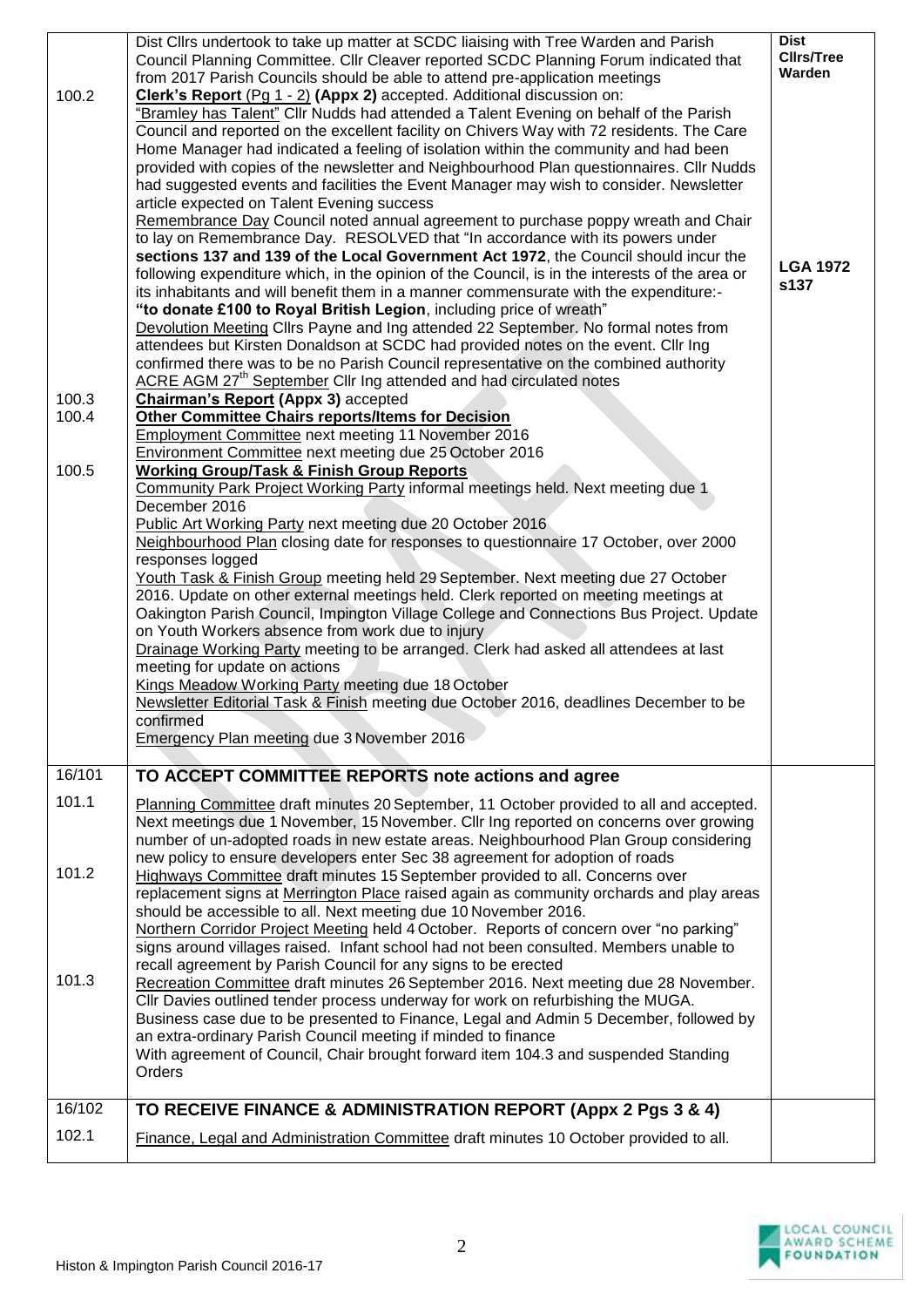| 102.2<br>102.3<br>102.4<br>102.5<br>102.6<br>16/103 | Next meeting due 5 December. Noted all Committees to provide budget requirements to<br>FLA for meeting due December with final FLA meeting to make recommendation on<br>precept on 9 January 2016<br>Delegated payment of accounts noted<br>Approve payment of outstanding accounts Proposed Cllr Ing, seconded Cllr Cleaver all in<br>favour and AGREED to approve. Noted all payments manually checked by Cllr Ing against<br>invoices/paperwork prior to meeting<br>Amounts paid in noted<br>To Accept Risk Management Review (Appx 5) Proposed Cllr Ing, seconded Cllr Carrington<br>all in favour and AGREED<br>To Note scope agreed with Internal Auditor 11 October 2016 Noted Cllr Payne, Clerk and<br>RFO had agreed scope for 2016-17 with Internal Auditor Max Parish<br><b>RECENT CORRESPONDENCE</b> |                                                |
|-----------------------------------------------------|------------------------------------------------------------------------------------------------------------------------------------------------------------------------------------------------------------------------------------------------------------------------------------------------------------------------------------------------------------------------------------------------------------------------------------------------------------------------------------------------------------------------------------------------------------------------------------------------------------------------------------------------------------------------------------------------------------------------------------------------------------------------------------------------------------------|------------------------------------------------|
| 103.1<br>103.2<br>103.3                             | Circulation file available for all<br>Feast Committee request for use of Green 2017. AGREED Environment Committee<br>agenda item 25 October<br><b>Local Government Boundary Commission Final recommendations Cambridgeshire. Noted</b>                                                                                                                                                                                                                                                                                                                                                                                                                                                                                                                                                                           | <b>Environment</b><br><b>Committee</b>         |
| 103.4<br>103.5                                      | Rural Opportunities Bulletin provided for all. Councillors encouraged to sign up for future<br>bulletins – Committee Chairs to consider opportunities for grant applications<br>Other Correspondence none                                                                                                                                                                                                                                                                                                                                                                                                                                                                                                                                                                                                        | <b>All Chairs</b>                              |
| 16/104                                              | <b>OTHER MATTERS</b>                                                                                                                                                                                                                                                                                                                                                                                                                                                                                                                                                                                                                                                                                                                                                                                             |                                                |
| 104.1                                               | Workshop Feedback 15 August. Next agenda. Including report on recommendations for<br>change of structure. Some members had reservations and requested the item be for<br>discussion only, not decision.                                                                                                                                                                                                                                                                                                                                                                                                                                                                                                                                                                                                          | <b>November</b><br>agenda<br>For<br>discussion |
| 104.2                                               | Policing in Histon & Impington Police Panel due 20 October. Cllr Jocelyn to live stream and<br>report back. Feedback provided to the Police and ECops noted<br>New PCSO arrangements in Histon & Impington reported. PCSO Mani covers Histon,<br>Girton and Milton, PCSO David Jackson covers Impington and Orchard Park. Clerk had<br>met with PCSO Mani and gave a report on undertakings made. All AGREED to write to<br>PCSO Martin thanking him for his hard work and commitment over many years                                                                                                                                                                                                                                                                                                            |                                                |
| 104.3                                               | Presentation: Histon & Impington Mental Wellbeing Champion (Overhead Appx 4)<br>Cllr Davies introduced Chris Cox (resident of Histon), Holly Hodge (Mental Health<br>Promotion Manager County Council) and Maria Lamb (Histon Early Years Centre Family<br>Worker), members of group set up to investigate provision of a Mental Health Champion for<br>Histon & Impington. They gave a thought provoking presentation. There would be a formal<br>request to the Parish Council for funding of £14k over 2 years at the November meeting,<br>the total cost estimated at £30k. Members were touched by the statement "it takes a whole<br>community to bring up a child"<br>Questions/Comments                                                                                                                  | <b>November</b><br>agenda                      |
|                                                     | Cllr Ewbank congratulated the team on a good presentation and noted the format for<br>employment and funding had worked well with other roles in Histon & Impington. Other<br>initiatives existed elsewhere, notably Easthourne (via MIND) and in the Fens in<br>Cambridgeshire. These tended to target specific issues whereas the Histon & Impington<br>model covered a broader approach. Team members outlined a possible person<br>specification for the role, highlighting the need for flexibility, and commitment for at least 2<br>years.                                                                                                                                                                                                                                                                |                                                |
|                                                     | Cllr Ing reminded Council of their decision not take on the County Councils dropped<br>expenditure, rather to support the social care requirement, i.e. a preventative role. He felt<br>this fitted that intention. Noted surgeries other than The Firs covered Histon & Impington.<br>He quoted worrying statistics of Junior School age children receiving mental health support<br>by professionals                                                                                                                                                                                                                                                                                                                                                                                                           |                                                |
|                                                     | Cllr Wood suggested possible local sponsorship opportunities for this important work. He<br>wondered how it could be quantified how many lives could be touched. Team members<br>believed the ethos was as important as numbers touched<br>Cllr Nudds felt supportive of the role and hoped it might remove stigma and improve wider<br>acceptance. Cllr Davies advised a second Mental Health Wellbeing week was due in<br>October 2017                                                                                                                                                                                                                                                                                                                                                                         |                                                |
|                                                     | Cllr Butcher asked what else the Parish Council might be able to offer aside from finance.<br>Team members felt this included:                                                                                                                                                                                                                                                                                                                                                                                                                                                                                                                                                                                                                                                                                   |                                                |